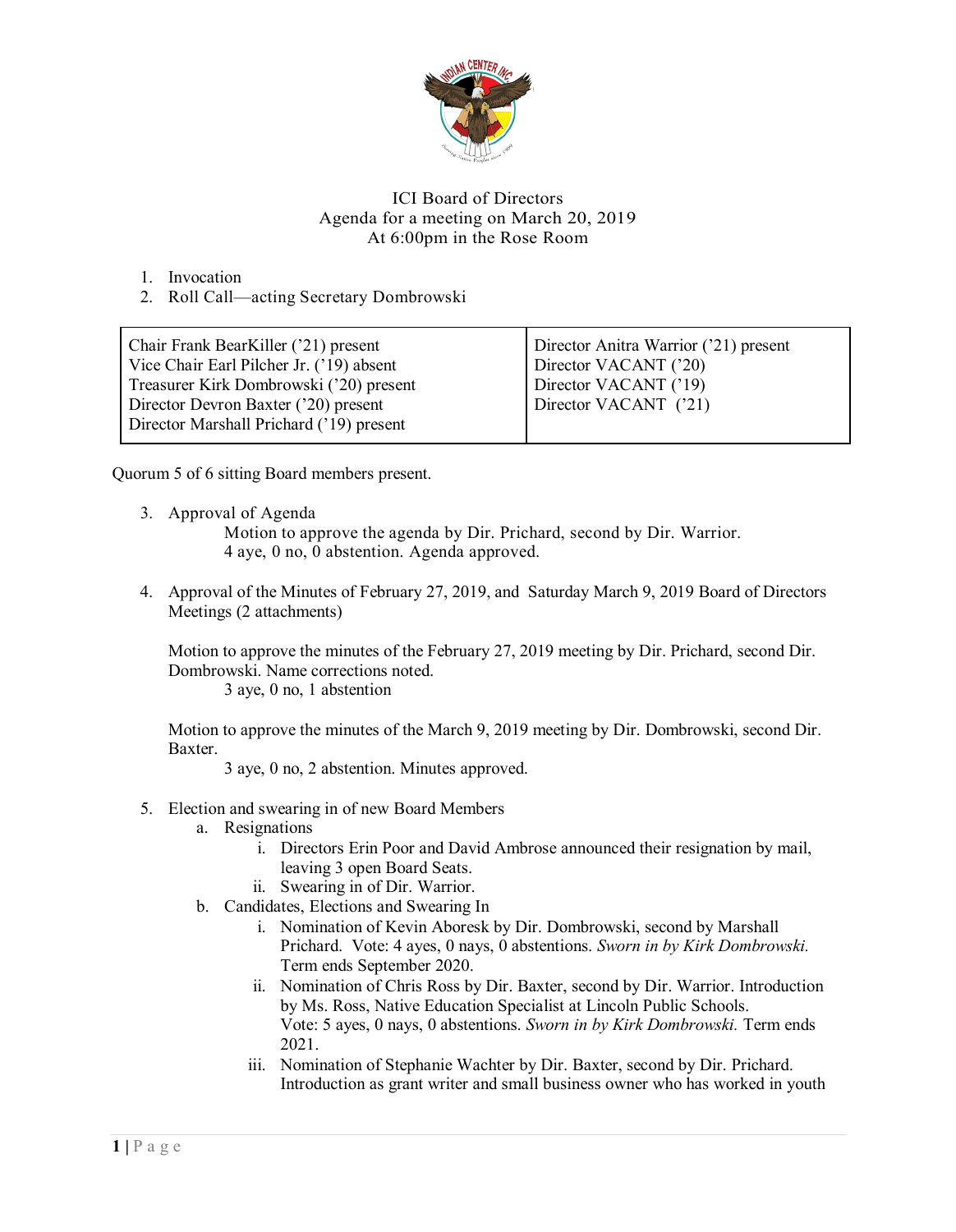

programs. Vote; 6 ayes, 0 nay, 0 abstentions. *Sworn in by Dir. Dombrowski.*  Term ends 2019.

- iv. Director Marshall Prichard announced his resignation.
- v. Nominate Colette Yellow Robe by Dir Dombrowski, second by Dir. Warrior. Resume included. Vote: 7 ayes, 0 nay, 0 abstention. *Sworn in by Dir. Dombrowski.*
- vi. Chair Frank BearKiller announced he is stepping down.
- vii. Nomination of Devron Baxter for Chair of the Board by Dir. Aboresk second by Dir. Yellow Robe. Vote 7 ayes, 0 nays, 0 abstentions. Motion carried.
- c. Bylaws
- d. Roberts Rules of Order (2 attachments)
- 6. Community Forum (Chair)

Clem echoed call for change on the Board. Francine echoed that sentiment. Kelly spoke about conversation about Senator Brewer. Charlene stood to defend Barry and Michelle Walker. Judy to call for inclusiveness and the importance of the place to the ethos of the Lincoln Indian Club. Michelle Walker had two ideas for fund raising: donated jewelry sale and ask Winona LaDuke for a donation from her organization. Sue Bad Moccasin asked about whether the Center would be open for the SEACC. Renee San Sauci offered greetings and welcomed the new board and encouraged everyone to go forward.

- 7. Advisory Board update and Community Items (Renee Baier)
	- a. Strategic Planning Candidates
		- i. Renee Baier—Community would like to have some opportunity to supply participants in a strategic planning process (mentioned the Community Health Endowment).
	- b. Building Schedule and Plans to be Open
		- i. Possibility of doing fund raising while Board is meeting because the Building will be open
	- c. Parking for April  $13<sup>th</sup>$  event, restrooms, staff, insurance
	- i. Advisory Board asked whether the insurance will cover parking process
	- d. Fund Raiser possibilities
		- i.  $1<sup>st</sup>$  Friday Art Show
		- ii. Taco Fundraisers on Fridays
			- 1. Nettie Grant is taking the lead on this. Asking for permission to sell them weekly.
	- e. Need for an official contact for State Agencies.
- 8. Treasurers Report (Treasurer)
	- a. See below for Treasurer's Report Outline/Items (3 attachments)
- 9. Housing Update and Board Membership Elections (Treasurer) (2 attachments)
	- a. Indian Center Trust Corporation
	- b. Indian Center Housing Corporation
	- c. Gering Elderly Housing Corporation
- 10. Election of Vacant Executive Committee Positions
	- a. Chair (if necessary)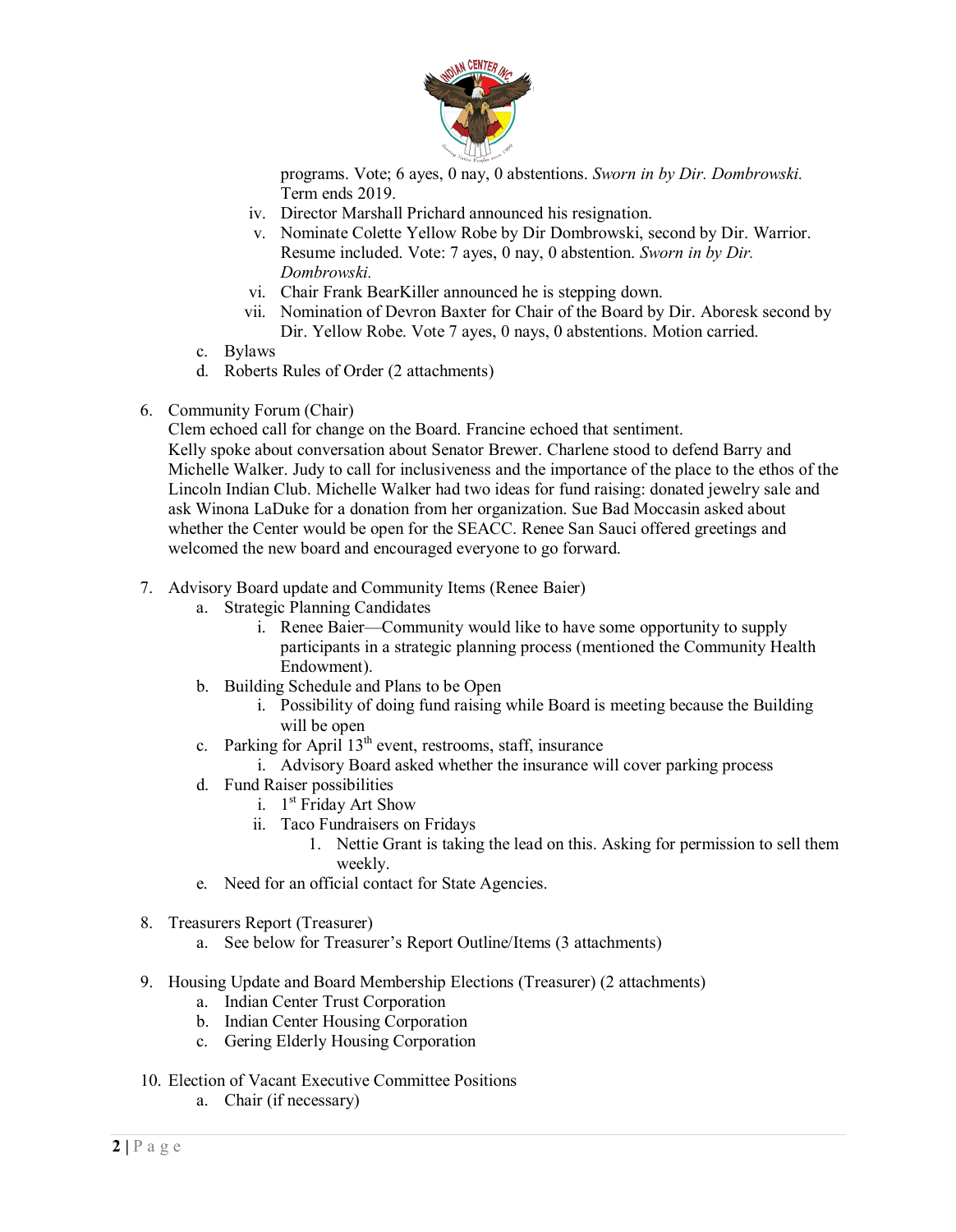

- b. Vice Chair (if necessary)
- c. Secretary
- d. Treasurer
- 11. Necessary Next Steps Discussion
	- a. See below
- 12. Date and time of the next meeting: Monday March  $25<sup>th</sup>$  at 6 pm at the ICI.
- 13. New Business
	- a. Motion by Colette and second by Stephanie to support the fund raising efforts of the members of the advisory committee and other community members as they seek to raise money for the ICI via taco sales at the Center and other activities such as first Friday art shows. 6 ayes, 0 nays, 0 abstentions.
- 14. Motion to adjourn, by Dir. Dombrowski, second by Dir. Aboresk. Motion Carried.

## Addendum:

Treasurers Report Items

- 1. Program and financial status summary
	- a. See ICI Bank Activity document
- 2. Current Budget/Assets/Liabilities--Treasurer Report 3.20.19 document
	- a. Fixed Assets
	- b. Liquid Assets
	- c. Recurring costs
	- d. Credit Cards
- 3. Long-Term Debt--see ICI Aged Accounts Payable document
- 4. Last Audit
	- a. See attached HBE Audit Report
- 5. Discussion:
	- a. Xero accounting process and our CPA
	- b. Risk
		- i. Potential grant liabilities
		- ii. Liens and Subpoenas
- 6. Housing and potential plans to eliminate the debt

Items for Next Steps Discussion

- 1. Dropbox account for all Board Members (Kirk will share the Board Documents, minutes, and all other documentation related to ICI that he has been able to find, plus all of the Documentation that George assembled over the last 4 months).
- 2. Chose an Agent and Change the Secretary of State non-profit Board listing to reflect who is in what position on the Board and on the Executive Committee.